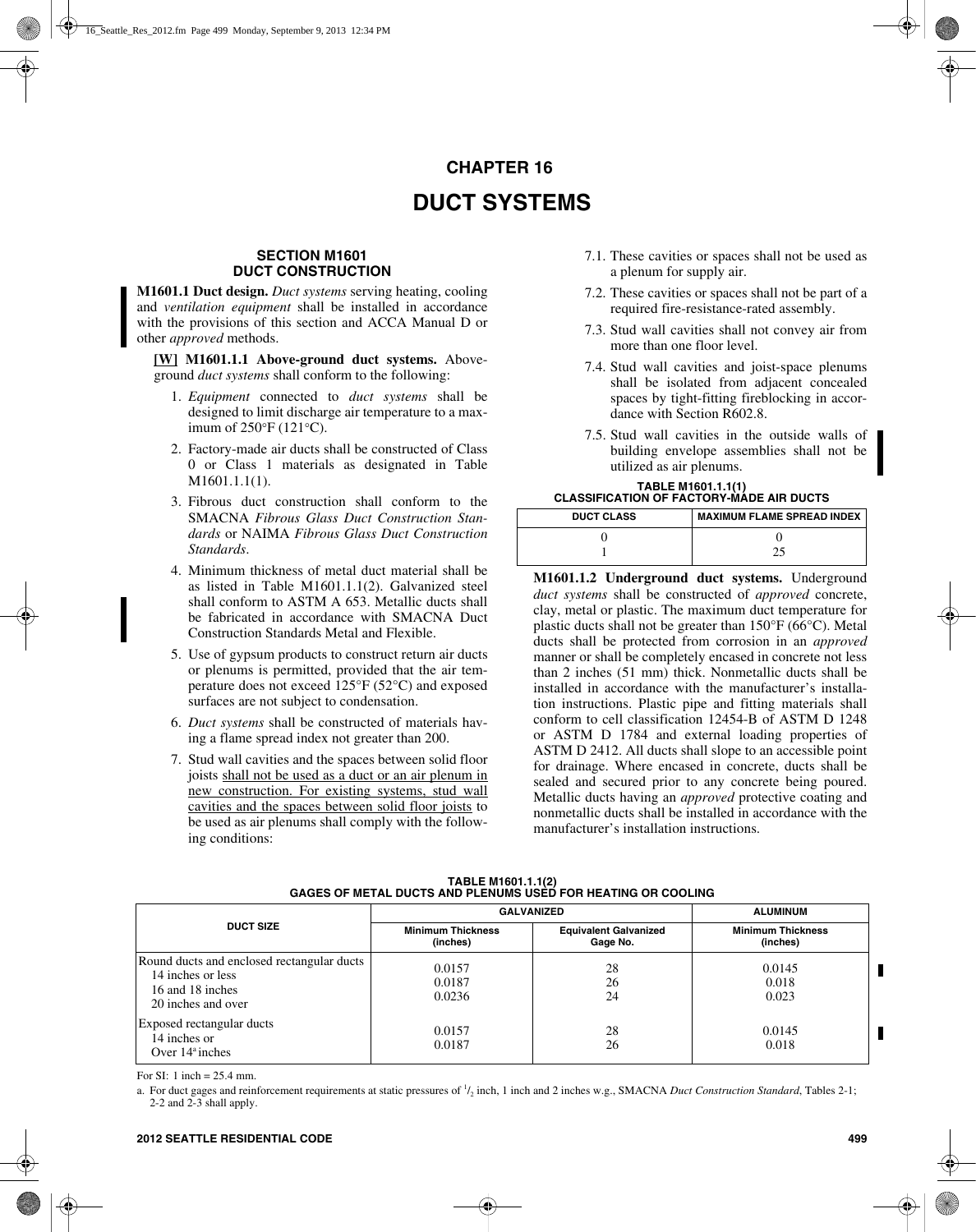**M1601.2 Factory-made ducts.** Factory-made air ducts or duct material shall be *approved* for the use intended, and shall be installed in accordance with the manufacturer's installation instructions. Each portion of a factory-made air *duct system* shall bear a *listing* and *label* indicating compliance with UL 181 and UL 181A or UL 181B.

**M1601.2.1 Vibration isolators.** Vibration isolators installed between mechanical *equipment* and metal ducts shall be fabricated from *approved* materials and shall not exceed 10 inches (254 mm) in length.

**M1601.3 Duct insulation materials.** Duct insulation materials shall conform to the following requirements:

1. Duct coverings and linings, including adhesives where used, shall have a flame spread index not higher than 25, and a smoke-developed index not over 50 when tested in accordance with ASTM E 84 or UL 723, using the specimen preparation and mounting procedures of ASTM E 2231.

**Exception:** Spray application of polyurethane foam to the exterior of ducts in *attics* and crawl spaces shall be permitted subject to all of the following:

- 1. The flame spread index is not greater than 25 and the smoke-developed index is not greater than 450 at the specified installed thickness.
- 2. The foam plastic is protected in accordance with the ignition barrier requirements of Sections R316.5.3 and R316.5.4.
- 3. The foam plastic complies with the requirements of Section R316.
- 2. Duct coverings and linings shall not flame, glow, smolder or smoke when tested in accordance with ASTM C 411 at the temperature to which they are exposed in service. The test temperature shall not fall below 250°F (121°C). Coverings and linings shall be listed and labeled.
- 3. External duct insulation and factory-insulated flexible ducts shall be legibly printed or identified at intervals not longer than 36 inches (914 mm) with the name of the manufacturer, the thermal resistance *R*-value at the specified installed thickness and the flame spread and smoke-developed indexes of the composite materials. Spray polyurethane foam manufacturers shall provide the same product information and properties, at the nominal installed thickness, to the customer in writing at the time of foam application. All duct insulation product *R*-values shall be based on insulation only, excluding air films, vapor retarders or other duct components, and shall be based on tested C-values at 75°F (24°C) mean temperature at the installed thickness, in accordance with recognized industry procedures. The installed thickness of duct insulation used to determine its *R*-value shall be determined as follows:
	- 3.1. For duct board, duct liner and factory-made rigid ducts not normally subjected to compression, the nominal insulation thickness shall be used.
- 3.2. For ductwrap, the installed thickness shall be assumed to be 75 percent (25-percent compression) of nominal thickness.
- 3.3. For factory-made flexible air ducts, The installed thickness shall be determined by dividing the difference between the actual outside diameter and nominal inside diameter by two.
- 3.4. For spray polyurethane foam, the aged *R*-value per inch measured in accordance with recognized industry standards shall be provided to the customer in writing at the time of foam application. In addition, the total *R*-value for the nominal application thickness shall be provided.

**M1601.4 Installation.** Duct installation shall comply with Sections M1601.4.1 through M1601.4.9.

**M1601.4.1 Joints, seams and connections.** All longitudal and transverse joints, seams and connections in metallic and nonmetallic ducts shall be constructed as specified in SMACNA *HVAC Duct Construction Standards—Metal and Flexible* and NAIMA *Fibrous Glass Duct Construction Standards*. All joints, longitudinal and transverse seams, and connections in ductwork shall be securely fastened and sealed with welds, gaskets, mastics (adhesives), mastic-plus-embedded-fabric systems or tapes.

Closure systems used to seal flexible air ducts and flexible air connectors shall comply with UL 181B and shall be marked "181 B-FX" for pressure-sensitive tape or "181 B-M" for mastic. Duct connections to flanges of air distribution system equipment shall be sealed and mechanically fastened. Mechanical fasteners for use with flexible nonmetallic air ducts shall comply with UL 181B and shall be marked 181B-C. Crimp joints for round metallic ducts shall have a contact lap of not less than 1 inch (25.4 mm) and shall be mechanically fastened by means of not less than three sheet-metal screws or rivets equally spaced around the joint.

Closure systems used to seal metal ductwork shall be installed in accordance with the manufacturer's instructions. Round metallic ducts shall be mechanically fastened by means of at least three sheet metal screws or rivets spaced equally around the joint. Unlisted duct tape shall not be permitted as a sealant on any duct.

## **Exceptions:**

- 1. Spray polyurethane foam shall be permitted to be applied without additional joint seals.
- 2. Where a duct connection is made that is partially inaccessible, three screws or rivets shall be equally spaced on the exposed portion of the joint so as to prevent a hinge effect.
- 3. Continuously welded and locking-type longitudinal joints and seams in ducts operating at static pressures less than 2 inches of water column (500 Pa) pressure classification shall not require additional closure systems.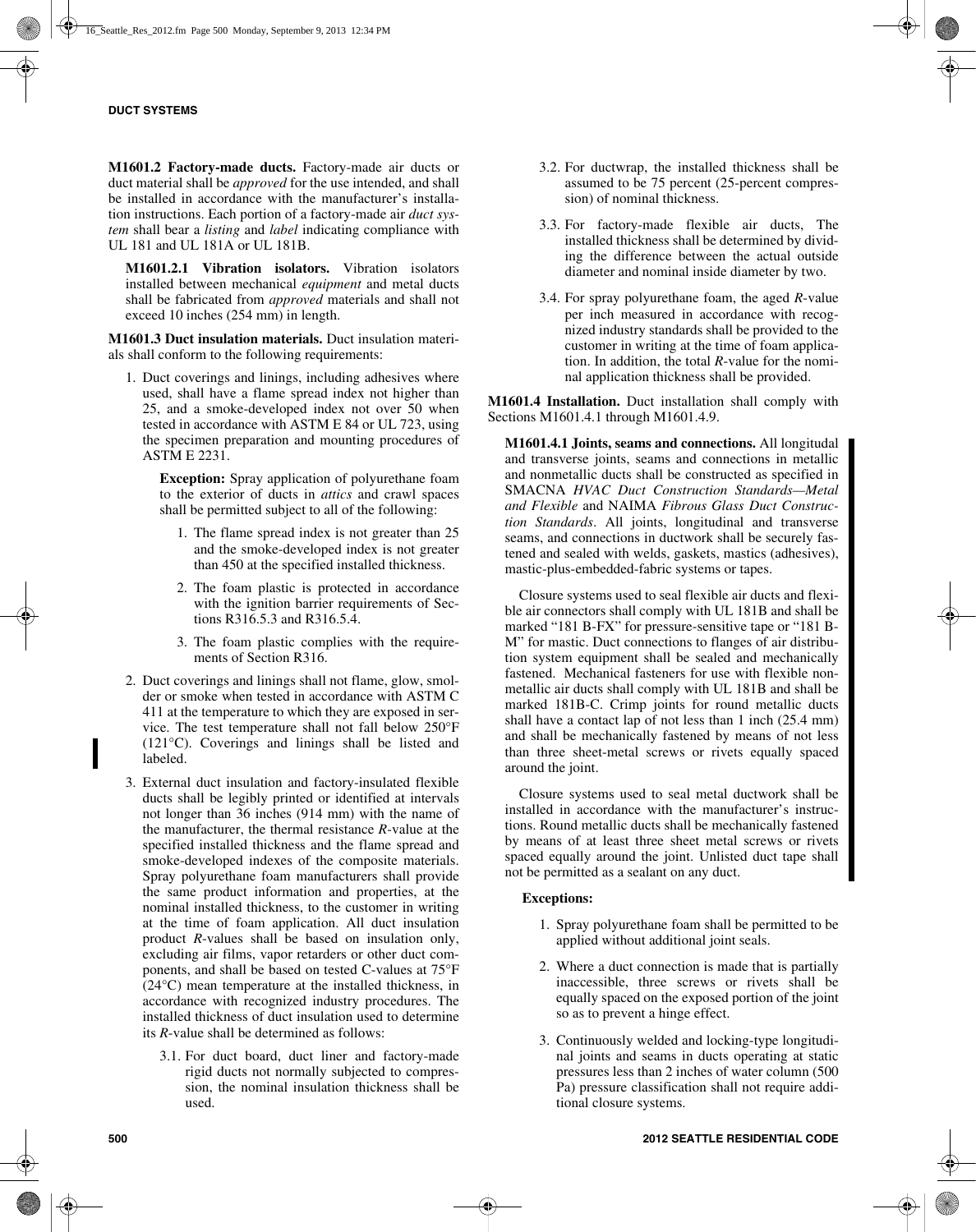**M1601.4.2 Plastic duct joints.** Joints between plastic ducts and plastic fittings shall be made in accordance with the manufacturer's installation instructions.

**M1601.4.3 Support.** Metal ducts shall be supported by  $\frac{1}{2}$ -inch-wide (13 mm) 18-gage metal straps or 12-gage galvanized wire at intervals not exceeding 10 feet (3048 mm) or other *approved* means. Nonmetallic ducts shall be supported in accordance with the manufacturer's installation instructions.

**M1601.4.4 Fireblocking.** Duct installations shall be fireblocked in accordance with Section R602.8.

**M1601.4.5 Duct insulation.** Duct insulation shall be installed in accordance with the following requirements:

- 1. A vapor retarder having a maximum permeance of 0.05 perm  $[2.87 \text{ ng/(s} \cdot \text{m}^2 \cdot \text{Pa})]$  in accordance with ASTM E 96, or aluminum foil with a minimum thickness of 2 mils (0.05 mm), shall be installed on the exterior of insulation on cooling supply ducts that pass through unconditioned spaces conducive to condensation except where the insulation is spray polyurethane foam with a maximum water vapor permeance of 3 perm per inch  $[1722 \text{ ng/(s} \cdot \text{m}^2 \cdot \text{Pa})]$ at the installed thickness.
- 2. Exterior *duct systems* shall be protected against the elements.
- 3. Duct coverings shall not penetrate a fireblocked wall or floor.

**M1601.4.6 Factory-made air ducts.** Factory-made air ducts shall not be installed in or on the ground, in tile or metal pipe, or within masonry or concrete.

**M1601.4.7 Duct separation.** Ducts shall be installed with at least 4 inches (102 mm) separation from earth except where they meet the requirements of Section M1601.1.2.

**M1601.4.8 Ducts located in garages.** Ducts in garages shall comply with the requirements of Section R302.5.2.

**M1601.4.9 Flood hazard areas.** In flood hazard areas as established by Table R301.2(1), *duct systems* shall be located or installed in accordance with Section R322.1.6.

**M1601.5 Under-floor plenums.** Under-floor plenums shall be prohibited in new structures. Modification or repairs to under-floor plenums in existing structures shall conform to the requirements of this section.

**M1601.5.1 General.** The space shall be cleaned of loose combustible materials and scrap, and shall be tightly enclosed. The ground surface of the space shall be covered with a moisture barrier having a minimum thickness of 4 mils (0.1 mm). Plumbing waste cleanouts shall not be located within the space.

**Exception:** Plumbing waste cleanouts shall be permitted to be located in unvented crawl spaces that receive *conditioned air* in accordance with Section R408.3.

**M1601.5.2 Materials.** The under-floor space, including the sidewall insulation, shall be formed by materials having flame spread index values not greater than 200 when tested in accordance with ASTM E 84 or UL 723.

**M1601.5.3 Furnace connections.** A duct shall extend from the furnace supply outlet to not less than 6 inches (152 mm) below the combustible framing. This duct shall comply with the provisions of Section M1601.1. A noncombustible receptacle shall be installed below any floor opening into the plenum in accordance with the following requirements:

- 1. The receptacle shall be securely suspended from the floor members and shall not be more than 18 inches (457 mm) below the floor opening.
- 2. The area of the receptacle shall extend 3 inches (76 mm) beyond the opening on all sides.
- 3. The perimeter of the receptacle shall have a vertical lip at least 1 inch (25 mm) high at the open sides.

**M1601.5.4 Access.** Access to an under-floor plenum shall be provided through an opening in the floor with minimum dimensions of 18 inches by 24 inches (457 mm by 610 mm).

**M1601.5.5 Furnace controls.** The furnace shall be equipped with an automatic control that will start the aircirculating fan when the air in the furnace bonnet reaches a temperature not higher than 150°F (66°C). The furnace shall additionally be equipped with an *approved* automatic control that limits the outlet air temperature to 200°F  $(93^{\circ}C)$ .

**M1601.6 Independent garage HVAC systems.** Furnaces and air-handling systems that supply air to living spaces shall not supply air to or return air from a garage.

#### **SECTION M1602 RETURN AIR**

**M1602.1 Return air.** Return air shall be taken from inside the *dwelling*. Dilution of return air with outdoor air shall be permitted.

**M1602.2 Prohibited sources.** Outdoor and return air for a forced-air heating or cooling system shall not be taken from the following locations:

- 1. Closer than 10 feet (3048 mm) to an *appliance* vent outlet, a vent opening from a plumbing drainage system or the discharge outlet of an exhaust fan, unless the outlet is 3 feet (914 mm) above the outside air inlet.
- 2. Where flammable vapors are present; or where located less than 10 feet (3048 mm) above the surface of any abutting public way or driveway; or where located at grade level by a sidewalk, street, alley or driveway.
- 3. A room or space, the volume of which is less than 25 percent of the entire volume served by the system. Where connected by a permanent opening having an area sized in accordance with ACCA Manual D, adjoining rooms or spaces shall be considered as a single